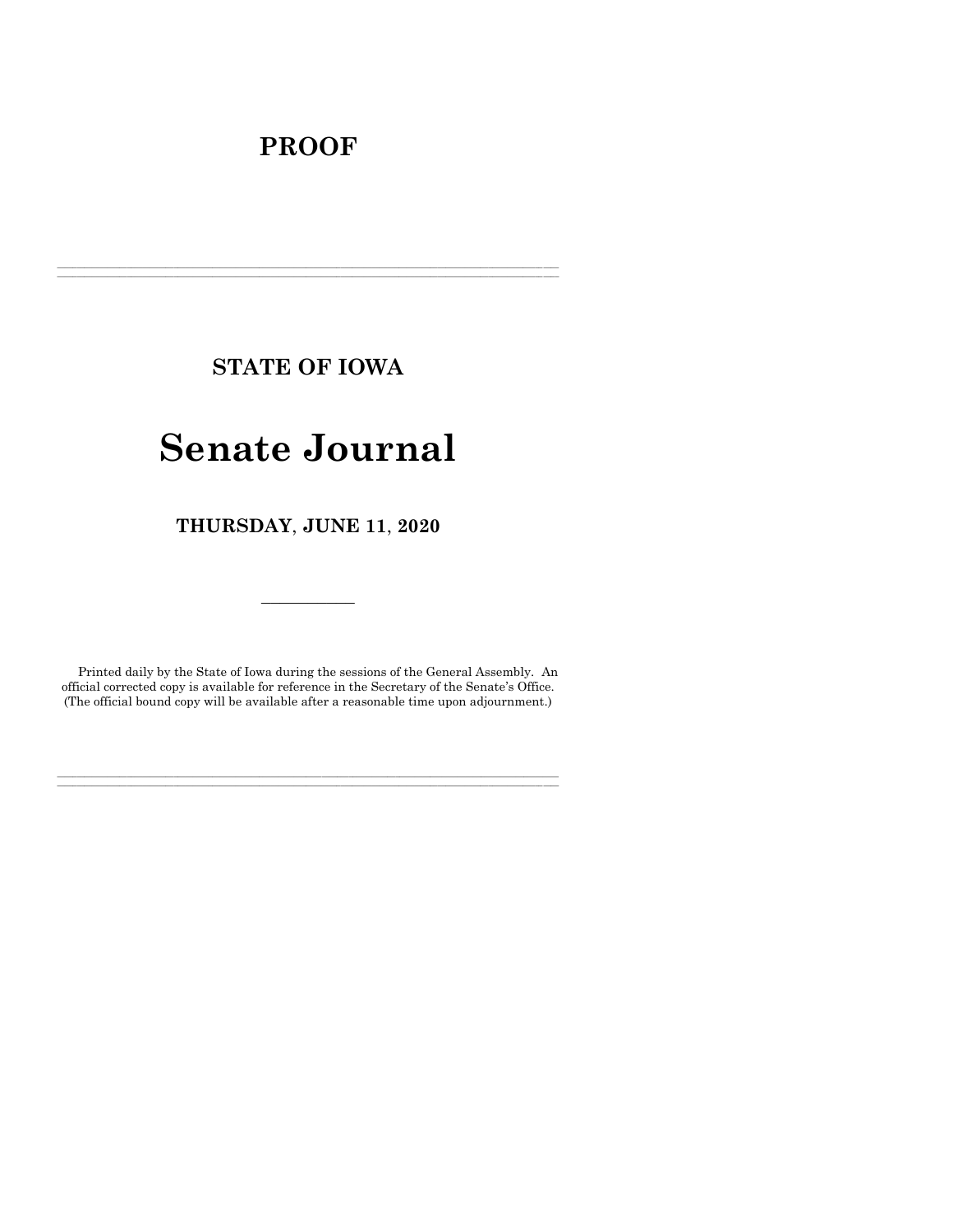## **JOURNAL OF THE SENATE**

 $\frac{1}{2}$ 

ONE HUNDRED FIFTY-FIRST CALENDAR DAY FORTY-THIRD SESSION DAY

Senate Chamber Des Moines, Iowa, Thursday, June 11, 2020

The Senate met in regular session at 9:00 a.m., Senator Sinclair presiding.

Prayer was offered by the Honorable Tim Kraayenbrink, member of the Senate from Webster County, Fort Dodge, Iowa.

## PLEDGE OF ALLEGIANCE

The Pledge of Allegiance was led by Senator Kraayenbrink.

The Journal of Wednesday, June 10, 2020, was approved.

The Senate stood at ease at 9:04 a.m. until the fall of the gavel for the purpose of party caucuses.

The Senate resumed session at 11:16 a.m., President Schneider presiding.

#### HOUSE AMENDMENTS CONSIDERED

#### **[Senate File 2284](https://www.legis.iowa.gov/legislation/BillBook?ga=88&ba=SF2284)**

Senator Whitver called up for consideration **[Senate File 2284](https://www.legis.iowa.gov/legislation/BillBook?ga=88&ba=SF2284)**, a bill for an act relating to matters involving the state board of regents and the institutions the state board of regents governs, and including retroactive applicability provisions, amended by the House in House amendment S–[5134,](https://www.legis.iowa.gov/legislation/BillBook?ga=88&ba=S5134) filed June 10, 2020.

Senator Sinclair withdrew amendment S–[5140,](https://www.legis.iowa.gov/legislation/BillBook?ga=88&ba=S5140) filed by her from the floor to page 1 of House amendment S–[5134.](https://www.legis.iowa.gov/legislation/BillBook?ga=88&ba=S5134)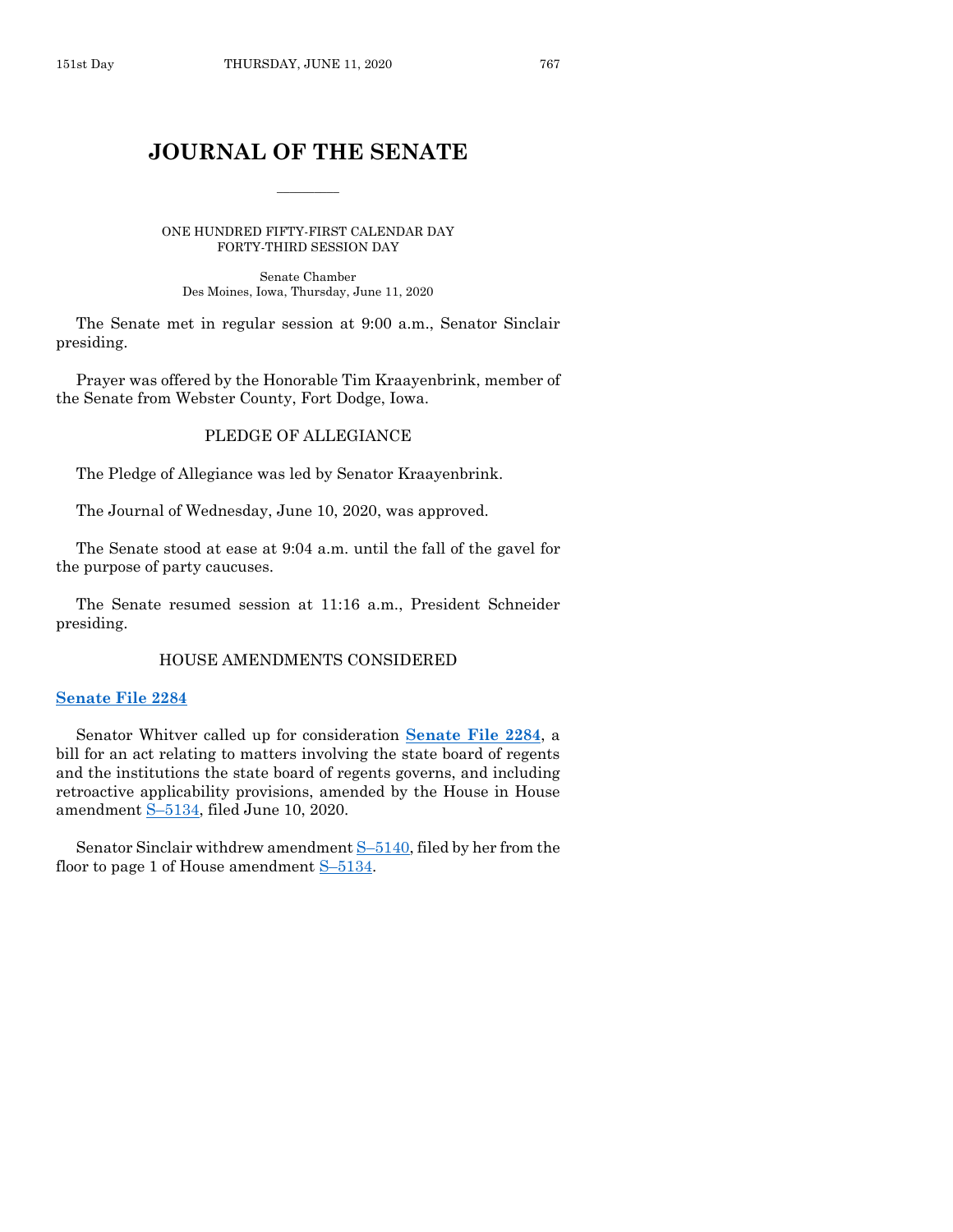Senator Sinclair moved that the Senate concur in the House amendment.

The motion prevailed by a voice vote and the Senate **concurred** in the House amendment.

Senator Sinclair moved that the bill, as amended by the House and concurred in by the Senate, be read the last time now and placed upon its passage, which motion prevailed by voice vote, and the bill was read the last time.

On the question "Shall the bill pass?" [\(S.F. 2284\)](https://www.legis.iowa.gov/legislation/BillBook?ga=88&ba=SF2284), the vote was:

Yeas, 49:

| Behn         | Bisignano | Bolkcom    | Boulton    |
|--------------|-----------|------------|------------|
| Breitbach    | Brown     | Carlin     | Celsi      |
| Chapman      | Costello  | Cournoyer  | Dawson     |
| Dotzler      | Edler     | Feenstra   | Garrett    |
| Giddens      | Greene    | Guth       | Jochum     |
| Johnson      | Kapucian  | Kinney     | Koelker    |
| Kraayenbrink | Lofgren   | Lykam      | Mathis     |
| Miller-Meeks | Nunn      | Petersen   | Quirmbach  |
| Ragan        | Rozenboom | Schneider  | Schultz    |
| Segebart     | Shipley   | Sinclair   | Smith, J.  |
| Smith, R.    | Sweeney   | Taylor, R. | Taylor, T. |
| Wahls        | Whiting   | Whitver    | Zaun       |
| Zumbach      |           |            |            |

Nays, none.

Absent, 1:

#### Hogg

The bill, having received a constitutional majority, was declared to have passed the Senate and the title was agreed to.

#### **[Senate File 2356](https://www.legis.iowa.gov/legislation/BillBook?ga=88&ba=SF2356)**

Senator Whitver called up for consideration **[Senate File 2356](https://www.legis.iowa.gov/legislation/BillBook?ga=88&ba=SF2356)**, a bill for an act relating to the education of students with characteristics of dyslexia and to the preparation and licensure of practitioners for such instruction, and establishing an Iowa dyslexia board, amended by the House in House amendment S–[5136,](https://www.legis.iowa.gov/legislation/BillBook?ga=88&ba=S5136) filed June 10, 2020.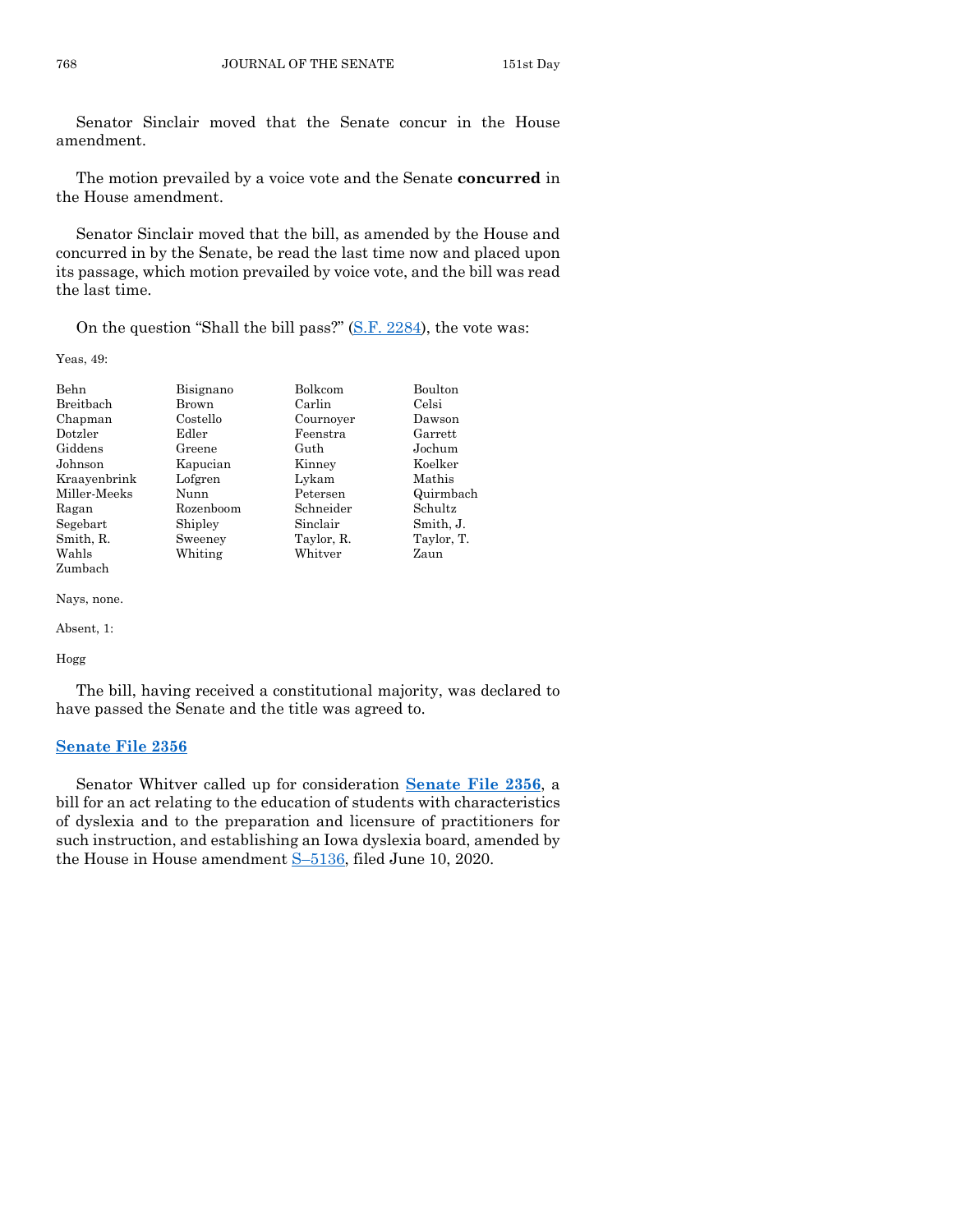Senator Behn moved that the Senate concur in the House amendment.

The motion prevailed by a voice vote and the Senate **concurred** in the House amendment.

Senator Behn moved that the bill, as amended by the House and concurred in by the Senate, be read the last time now and placed upon its passage, which motion prevailed by voice vote, and the bill was read the last time.

On the question "Shall the bill pass?" [\(S.F. 2356\)](https://www.legis.iowa.gov/legislation/BillBook?ga=88&ba=SF2356), the vote was:

Yeas, 49:

| Behn         | Bisignano | Bolkcom    | Boulton    |
|--------------|-----------|------------|------------|
| Breitbach    | Brown     | Carlin     | Celsi      |
| Chapman      | Costello  | Cournoyer  | Dawson     |
| Dotzler      | Edler     | Feenstra   | Garrett    |
| Giddens      | Greene    | Guth       | Jochum     |
| Johnson      | Kapucian  | Kinney     | Koelker    |
| Kraayenbrink | Lofgren   | Lykam      | Mathis     |
| Miller-Meeks | Nunn      | Petersen   | Quirmbach  |
| Ragan        | Rozenboom | Schneider  | Schultz    |
| Segebart     | Shipley   | Sinclair   | Smith, J.  |
| Smith, R.    | Sweeney   | Taylor, R. | Taylor, T. |
| Wahls        | Whiting   | Whitver    | Zaun       |
| Zumbach      |           |            |            |

Nays, none.

#### Absent, 1:

#### Hogg

The bill, having received a constitutional majority, was declared to have passed the Senate and the title was agreed to.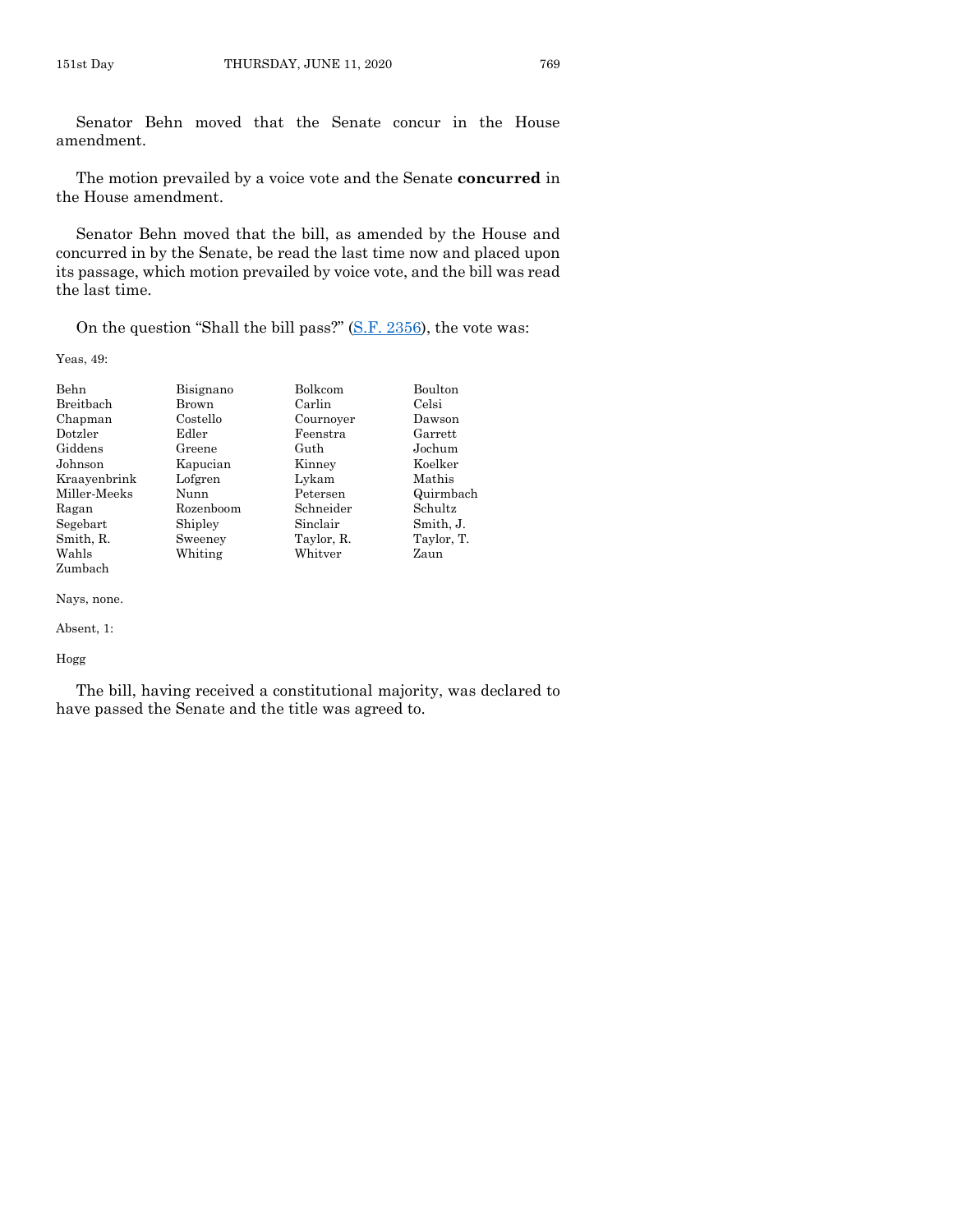## **[Senate File 2360](https://www.legis.iowa.gov/legislation/BillBook?ga=88&ba=SF2360)**

Senator Whitver called up for consideration **[Senate File 2360](https://www.legis.iowa.gov/legislation/BillBook?ga=88&ba=SF2360)**, a bill for an act relating to classroom management and related practitioner preparation procedures for reporting classroom violence and assaults, to corporal punishment, establishing a grant program and fund for creation of therapeutic classrooms, providing claims reimbursement to school districts for costs relating to therapeutic classrooms, making appropriations, and including effective date provisions, amended by the House in House amendment S–[5137,](https://www.legis.iowa.gov/legislation/BillBook?ga=88&ba=S5137) filed June 10, 2020.

Senator Sinclair moved that the Senate concur in the House amendment.

The motion prevailed by a voice vote and the Senate **concurred** in the House amendment.

Senator Sinclair moved that the bill, as amended by the House and concurred in by the Senate, be read the last time now and placed upon its passage, which motion prevailed by voice vote, and the bill was read the last time.

On the question "Shall the bill pass?" [\(S.F. 2360\)](https://www.legis.iowa.gov/legislation/BillBook?ga=88&ba=SF2360), the vote was:

Yeas, 48:

| Behn      | Bisignano         | Bolkcom    | Boulton      |
|-----------|-------------------|------------|--------------|
| Breitbach | Brown             | Carlin     | Chapman      |
| Costello  | Cournover         | Dawson     | Dotzler      |
| Edler     | Feenstra          | Garrett    | Giddens      |
| Greene    | Guth              | Jochum     | Johnson      |
| Kapucian  | Koelker<br>Kinney |            | Kraavenbrink |
| Lofgren   | Lykam             | Mathis     | Miller Meeks |
| Nunn      | Petersen          | Quirmbach  | Ragan        |
| Rozenboom | Schneider         | Schultz    | Segebart     |
| Shipley   | Sinclair          | Smith, J.  | Smith, R.    |
| Sweeney   | Taylor, R.        | Taylor, T. | Wahls        |
| Whiting   | Whitver           | Zaun       | Zumbach      |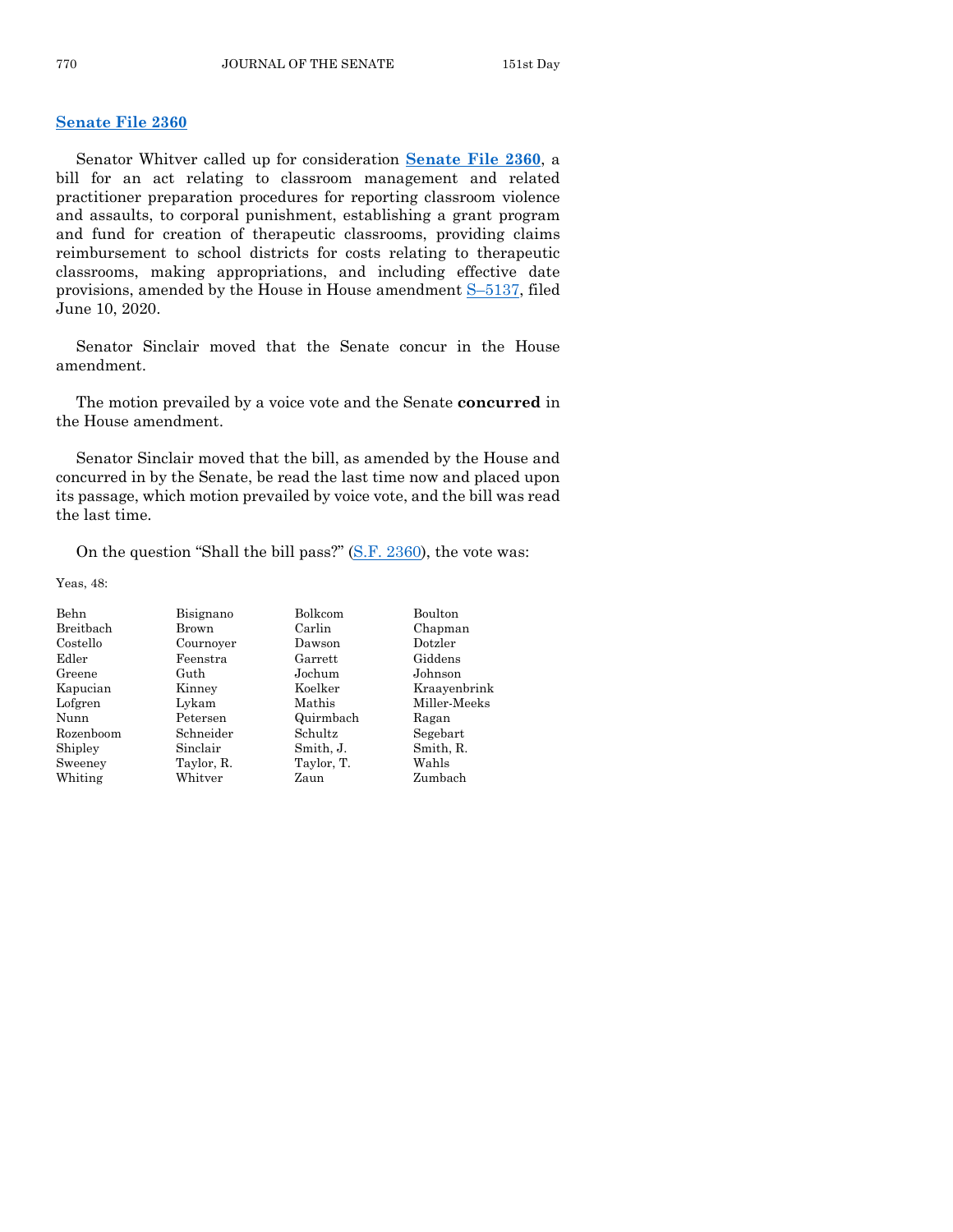Nays, 1:

Celsi

Absent, 1:

Hogg

The bill, having received a constitutional majority, was declared to have passed the Senate and the title was agreed to.

## IMMEDIATELY MESSAGED

Senator Whitver asked and received unanimous consent that **Senate Files 2284**, **2356**, and **2360** be **immediately messaged** to the House.

## CONSIDERATION OF BILL (Appropriations Calendar)

Senator Whitver asked and received unanimous consent to take up for consideration [Senate File 2414.](https://www.legis.iowa.gov/legislation/BillBook?ga=88&ba=SF2414)

## **[Senate File 2414](https://www.legis.iowa.gov/legislation/BillBook?ga=88&ba=SF2414)**

On motion of Senator Sinclair, **[Senate File 2414](https://www.legis.iowa.gov/legislation/BillBook?ga=88&ba=SF2414)**, a bill for an act relating to the future ready Iowa Act and other efforts to strengthen Iowa's workforce, including a child care challenge program for working Iowans, a workforce diploma pilot program, educational standards and online learning, and the senior year plus program, and including effective date provisions, was taken up for consideration.

Senator Sinclair offered amendment S–[5138,](https://www.legis.iowa.gov/legislation/BillBook?ga=88&ba=S5138) filed by her from the floor, striking and replacing everything after the enacting clause and amending the title page of the bill, and moved its adoption.

Amendment  $S-5138$  $S-5138$  was adopted by a voice vote.

Senator Sinclair asked and received unanimous consent that **[House](https://www.legis.iowa.gov/legislation/BillBook?ga=88&ba=HF2629)  [File 2629](https://www.legis.iowa.gov/legislation/BillBook?ga=88&ba=HF2629)** be **substituted** for **[Senate File 2414](https://www.legis.iowa.gov/legislation/BillBook?ga=88&ba=SF2414)**.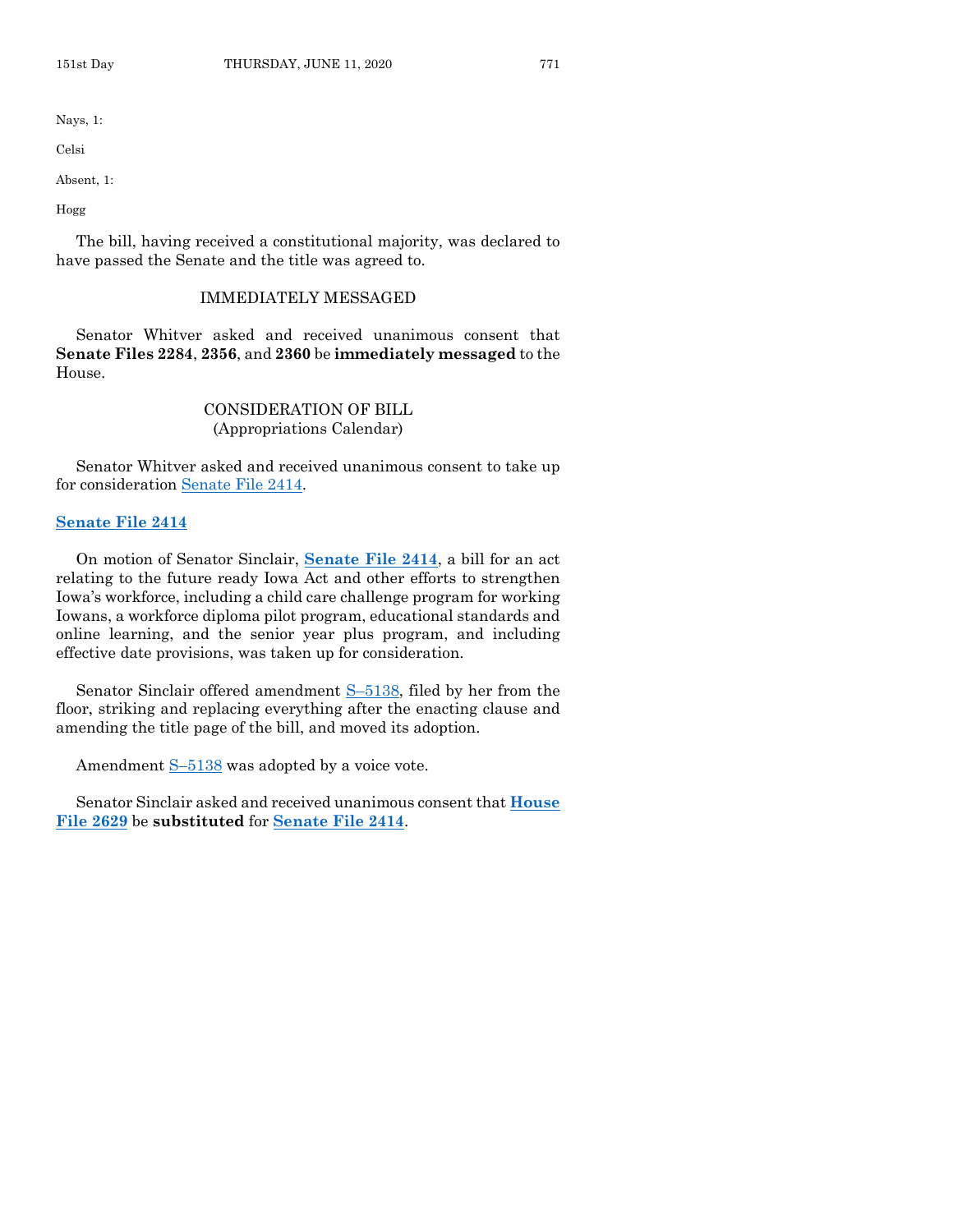## **[House File 2629](https://www.legis.iowa.gov/legislation/BillBook?ga=88&ba=HF2629)**

On motion of Senator Sinclair, **[House File 2629](https://www.legis.iowa.gov/legislation/BillBook?ga=88&ba=HF2629)**, a bill for an act relating to the future ready Iowa Act and other efforts to strengthen Iowa's workforce, including a child care challenge program for working Iowans, a workforce diploma pilot program, educational standards and online learning, and the senior year plus program, and including effective date provisions, was taken up for consideration.

Senator Sinclair offered amendment S–[5141,](https://www.legis.iowa.gov/legislation/BillBook?ga=88&ba=S5141) filed by her from the floor to pages 8–10 and 13 and amending the title page of the bill, and moved its adoption.

Amendment  $S-5141$  $S-5141$  was adopted by a voice vote.

Senator Quirmbach offered amendment S–[5142,](https://www.legis.iowa.gov/legislation/BillBook?ga=88&ba=S5142) filed by him from the floor to page 13 of the bill, and moved its adoption.

A record roll call was requested.

On the question "Shall amendment  $S-5142$  $S-5142$  be adopted?" [\(H.F. 2629\)](https://www.legis.iowa.gov/legislation/BillBook?ga=88&ba=HF2629), the vote was:

Yeas, 17:

| Bisignano    | Bolkcom       | Boulton      | Celsi      |
|--------------|---------------|--------------|------------|
| Dotzler      | Giddens       | Jochum       | Kinney     |
| Lykam        | Mathis        | Petersen     | Quirmbach  |
| Ragan        | Smith, J.     | Taylor, R.   | Taylor, T. |
| Wahls        |               |              |            |
| Nays, 32:    |               |              |            |
| Behn         | Breitbach     | Brown        | Carlin     |
| Chapman      | Costello      | Cournoyer    | Dawson     |
| Edler        | Feenstra      | Garrett      | Greene     |
| Guth         | Johnson       | Kapucian     | Koelker    |
| Kraayenbrink | Lofgren       | Miller-Meeks | Nunn       |
| Rozenboom    | Schneider     | Schultz      | Segebart   |
| Shipley      | Sinclair      | Smith, R.    | Sweeney    |
| Whiting      | $\rm Whitter$ | Zaun         | Zumbach    |
|              |               |              |            |
|              |               |              |            |
|              |               |              |            |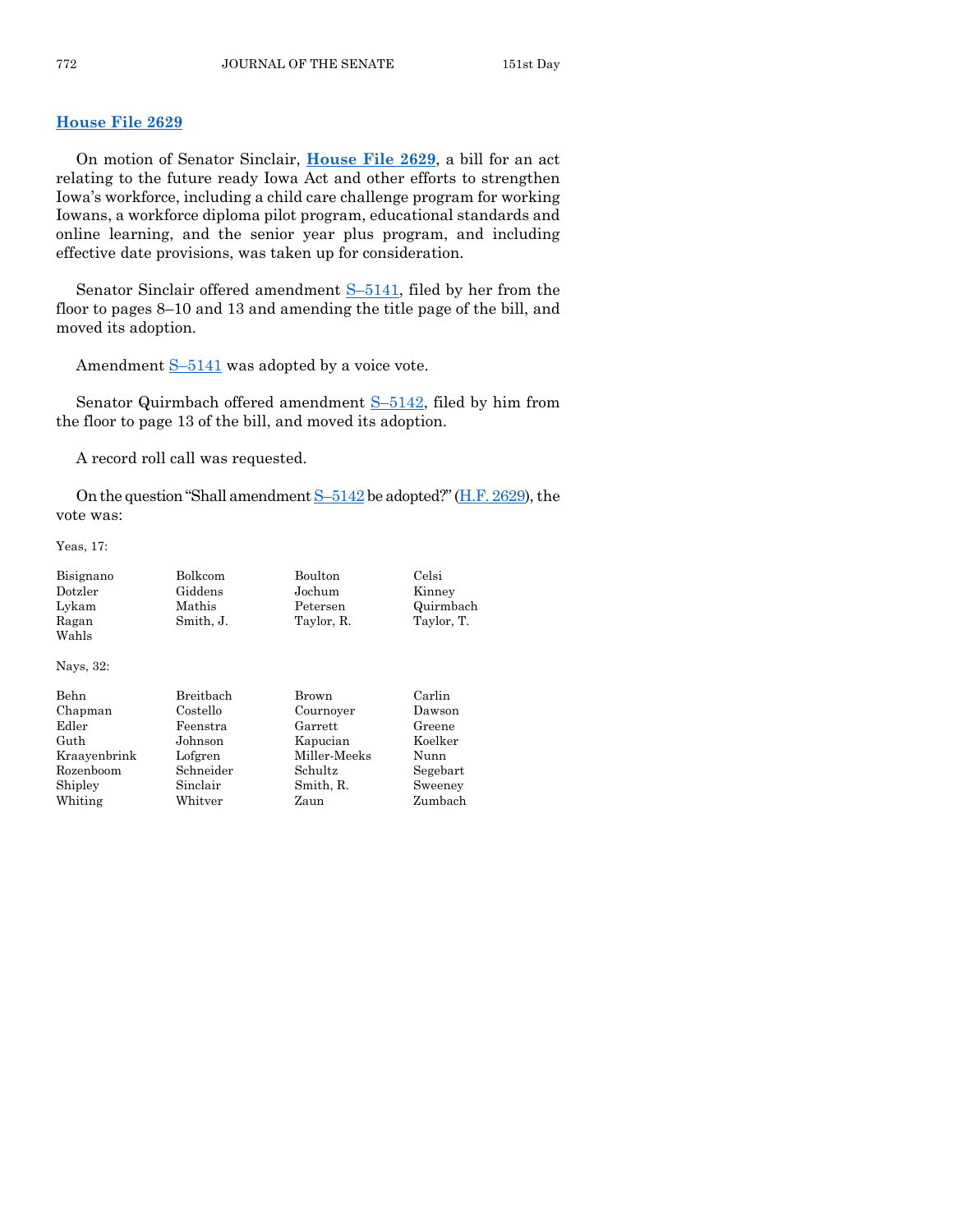Absent, 1:

## Hogg

Amendment S–[5142](https://www.legis.iowa.gov/legislation/BillBook?ga=88&ba=S5142) lost.

Senator Sinclair moved that the bill be read the last time now and placed upon its passage, which motion prevailed by a voice vote, and the bill was read the last time.

On the question "Shall the bill pass?"  $(H.F. 2629)$ , the vote was:

Yeas, 49:

| Behn         | Bisignano | Bolkcom    | Boulton    |
|--------------|-----------|------------|------------|
| Breitbach    | Brown     | Carlin     | Celsi      |
| Chapman      | Costello  | Cournoyer  | Dawson     |
| Dotzler      | Edler     | Feenstra   | Garrett    |
| Giddens      | Greene    | Guth       | Jochum     |
| Johnson      | Kapucian  | Kinney     | Koelker    |
| Kraayenbrink | Lofgren   | Lykam      | Mathis     |
| Miller-Meeks | Nunn      | Petersen   | Quirmbach  |
| Ragan        | Rozenboom | Schneider  | Schultz    |
| Segebart     | Shipley   | Sinclair   | Smith, J.  |
| Smith, R.    | Sweeney   | Taylor, R. | Taylor, T. |
| Wahls        | Whiting   | Whitver    | Zaun       |
| Zumbach      |           |            |            |

Nays, none.

Absent, 1:

Hogg

The bill, having received a constitutional majority, was declared to have passed the Senate and the title, as amended, was agreed to.

## WITHDRAWN

Senator Sinclair asked and received unanimous consent that **[Senate File 2414](https://www.legis.iowa.gov/legislation/BillBook?ga=88&ba=SF2414)** be **withdrawn** from further consideration of the Senate.

## CONSIDERATION OF BILL (Regular Calendar)

Senator Whitver asked and received unanimous consent to take up for consideration [House File 2372.](https://www.legis.iowa.gov/legislation/BillBook?ga=88&ba=HF2372)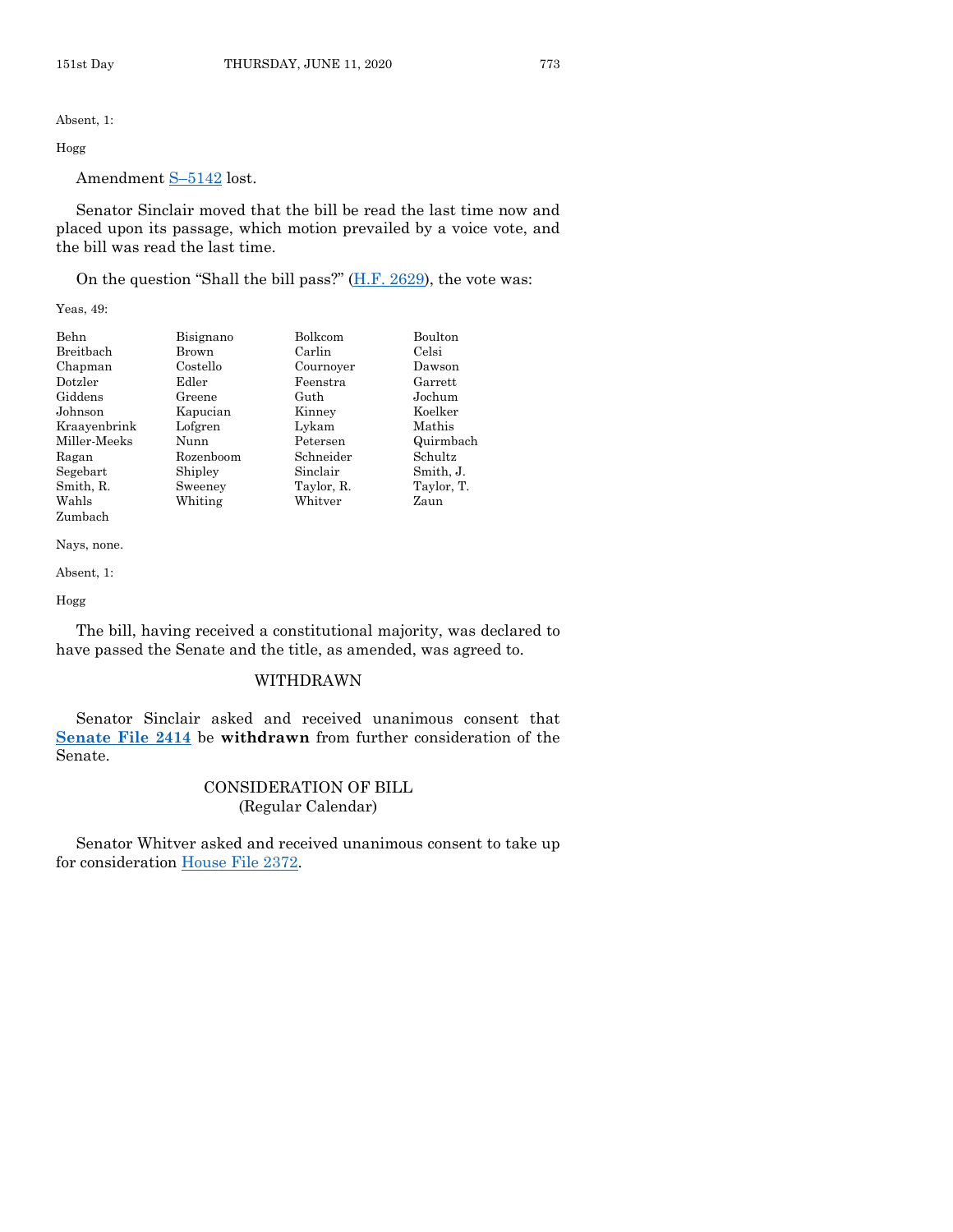## **[House File 2372](https://www.legis.iowa.gov/legislation/BillBook?ga=88&ba=HF2372)**

On motion of Senator Zumbach, **[House File 2372](https://www.legis.iowa.gov/legislation/BillBook?ga=88&ba=HF2372)**, a bill for an act exempting certain farmers and hired help operating a special truck from the requirement to be licensed as a chauffeur, with report of committee recommending passage, was taken up for consideration.

Senator Zumbach offered amendment S–[5132,](https://www.legis.iowa.gov/legislation/BillBook?ga=88&ba=S5132) filed by him on June 10, 2020, to page 1 and amending the title page of the bill, and moved its adoption.

Amendment S–[5132](https://www.legis.iowa.gov/legislation/BillBook?ga=88&ba=S5132) was adopted by a voice vote.

Senator Zumbach moved that the bill be read the last time now and placed upon its passage, which motion prevailed by a voice vote, and the bill was read the last time.

On the question "Shall the bill pass?" [\(H.F. 2372\)](https://www.legis.iowa.gov/legislation/BillBook?ga=88&ba=HF2372), the vote was:

Yeas, 49:

| Behn         | Bisignano | Bolkcom    | Boulton    |  |
|--------------|-----------|------------|------------|--|
| Breitbach    | Brown     | Carlin     | Celsi      |  |
| Chapman      | Costello  | Cournoyer  | Dawson     |  |
| Dotzler      | Edler     | Feenstra   | Garrett    |  |
| Giddens      | Greene    | Guth       | Jochum     |  |
| Johnson      | Kapucian  | Kinney     | Koelker    |  |
| Kraavenbrink | Lofgren   | Lykam      | Mathis     |  |
| Miller-Meeks | Nunn      | Petersen   | Quirmbach  |  |
| Ragan        | Rozenboom | Schneider  | Schultz    |  |
| Segebart     | Shipley   | Sinclair   | Smith, J.  |  |
| Smith, R.    | Sweeney   | Taylor, R. | Taylor, T. |  |
| Wahls        | Whiting   | Whitver    | Zaun       |  |
| Zumbach      |           |            |            |  |

Nays, none.

Absent, 1:

Hogg

The bill, having received a constitutional majority, was declared to have passed the Senate and the title, as amended, was agreed to.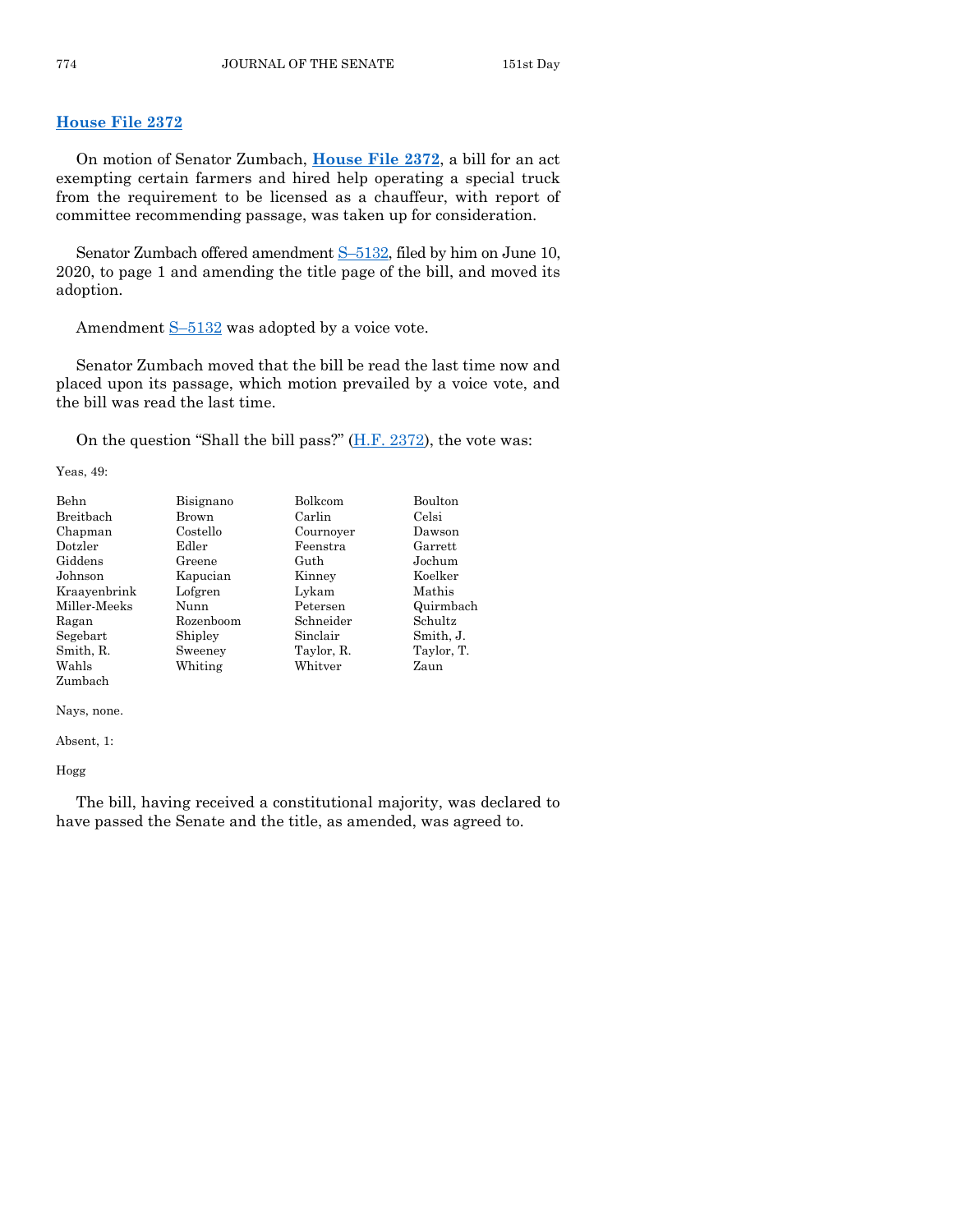## IMMEDIATELY MESSAGED

Senator Whitver asked and received unanimous consent that **House Files 2372** and **2629** be **immediately messaged** to the House.

## **RECESS**

On motion of Senator Whitver, the Senate recessed at 12:34 p.m. until 3:00 p.m.

## RECONVENED

The Senate reconvened at 5:50 p.m., President Schneider presiding.

## SPECIAL GUEST

Senator Whitver introduced to the Senate chamber the Honorable Kim Reynolds, former state Senator and current Governor of the State of Iowa.

The Senate rose and expressed its welcome.

## CONSIDERATION OF BILL (Regular Calendar)

Senator Whitver asked and received unanimous consent to take up for consideration [Senate File 2416.](https://www.legis.iowa.gov/legislation/BillBook?ga=88&ba=SF2416)

## **[Senate File 2416](https://www.legis.iowa.gov/legislation/BillBook?ga=88&ba=SF2416)**

On motion of Senator Whitver, **[Senate File 2416](https://www.legis.iowa.gov/legislation/BillBook?ga=88&ba=SF2416)**, a bill for an act relating to peace officers, including the certification, training, and prosecution of peace officers and the use of chokeholds by peace officers, and including effective date and retroactive applicability provisions, was taken up for consideration.

**[Senate File 2416](https://www.legis.iowa.gov/legislation/BillBook?ga=88&ba=SF2416)** was **deferred**.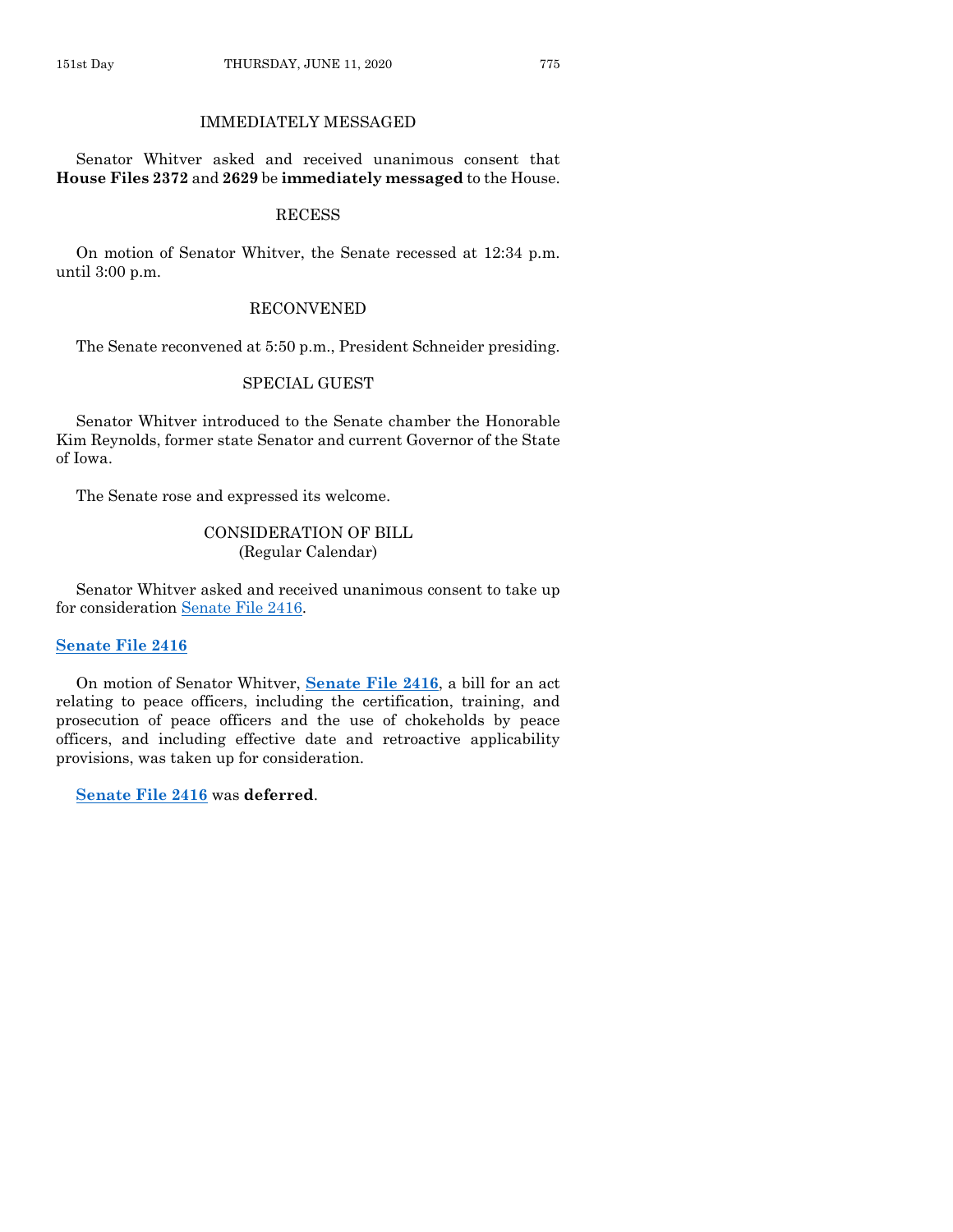## HOUSE MESSAGE RECEIVED AND CONSIDERED

The following message was received from the Chief Clerk of the House:

MR. PRESIDENT: I am directed to inform your honorable body that the House has on June 11, 2020, **passed** the following bill in which the concurrence of the Senate is asked:

**[House File 2647](https://www.legis.iowa.gov/legislation/BillBook?ga=88&ba=HF2647)**, a bill for an act relating to peace officers, including the certification, training, and prosecution of peace officers and the use of chokeholds by peace officers, and including effective date and retroactive applicability provisions.

Read first time and attached to **companion [Senate File 2416](https://www.legis.iowa.gov/legislation/BillBook?ga=88&ba=SF2416)**.

The Senate resumed consideration of [Senate File 2416,](https://www.legis.iowa.gov/legislation/BillBook?ga=88&ba=SF2416) previously deferred.

Senator Whitver asked and received unanimous consent that **[House File 2647](https://www.legis.iowa.gov/legislation/BillBook?ga=88&ba=HF2647)** be **substituted** for **[Senate File 2416](https://www.legis.iowa.gov/legislation/BillBook?ga=88&ba=SF2416)**.

#### **[House File 2647](https://www.legis.iowa.gov/legislation/BillBook?ga=88&ba=HF2647)**

On motion of Senator Whitver, **[House File 2647](https://www.legis.iowa.gov/legislation/BillBook?ga=88&ba=HF2647)**, a bill for an act relating to peace officers, including the certification, training, and prosecution of peace officers and the use of chokeholds by peace officers, and including effective date and retroactive applicability provisions, was taken up for consideration.

Senator Whitver moved that the bill be read the last time now and placed upon its passage, which motion prevailed by a voice vote, and the bill was read the last time.

On the question "Shall the bill pass?" [\(H.F. 2647\)](https://www.legis.iowa.gov/legislation/BillBook?ga=88&ba=HF2647), the vote was:

Yeas, 49:

| Behn      | Bisignano | Bolkcom   | Boulton |
|-----------|-----------|-----------|---------|
| Breitbach | Brown     | Carlin    | Celsi   |
| Chapman   | Costello  | Cournoyer | Dawson  |
| Dotzler   | Edler     | Feenstra  | Garrett |
| Giddens   | Greene    | Guth      | Jochum  |
| Johnson   | Kapucian  | Kinney    | Koelker |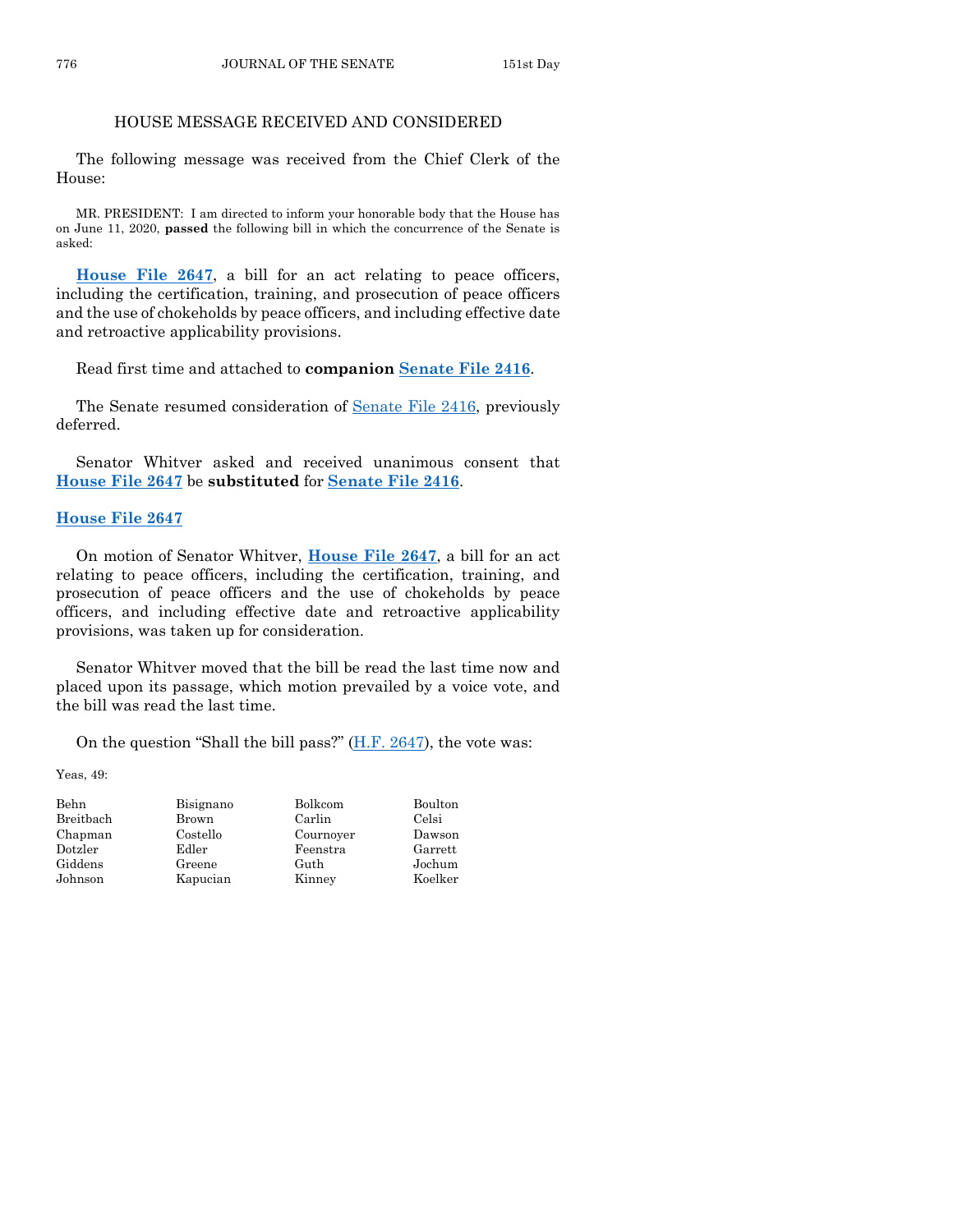| Kraayenbrink | Lofgren   | Lykam      | Mathis     |
|--------------|-----------|------------|------------|
| Miller-Meeks | Nunn      | Petersen   | Quirmbach  |
| Ragan        | Rozenboom | Schneider  | Schultz    |
| Segebart     | Shipley   | Sinclair   | Smith, J.  |
| Smith, R.    | Sweeney   | Taylor, R. | Taylor, T. |
| Wahls        | Whiting   | Whitver    | Zaun       |
| Zumbach      |           |            |            |

Nays, none.

Absent, 1:

Hogg

The bill, having received a constitutional majority, was declared to have passed the Senate and the title was agreed to.

## WITHDRAWN

Senator Whitver asked and received unanimous consent that **[Senate File 2416](https://www.legis.iowa.gov/legislation/BillBook?ga=88&ba=SF2416)** be **withdrawn** from further consideration of the Senate.

## IMMEDIATELY MESSAGED

Senator Whitver asked and received unanimous consent that **[House File 2647](https://www.legis.iowa.gov/legislation/BillBook?ga=88&ba=HF2647)** be **immediately messaged** to the House.

## HOUSE MESSAGES RECEIVED AND CONSIDERED

The following messages were received from the Chief Clerk of the House:

MR. PRESIDENT: I am directed to inform your honorable body that the House has on June 11, 2020, **passed** the following bills in which the concurrence of the House was asked:

**[Senate File 272](https://www.legis.iowa.gov/legislation/BillBook?ga=88&ba=SF272)**, a bill for an act relating to the provision of debt management services in connection with educational loans, and making penalties applicable.

**[Senate File 620](https://www.legis.iowa.gov/legislation/BillBook?ga=88&ba=SF620)**, a bill for an act relating to the procedure for disposal of certain city utilities by sale.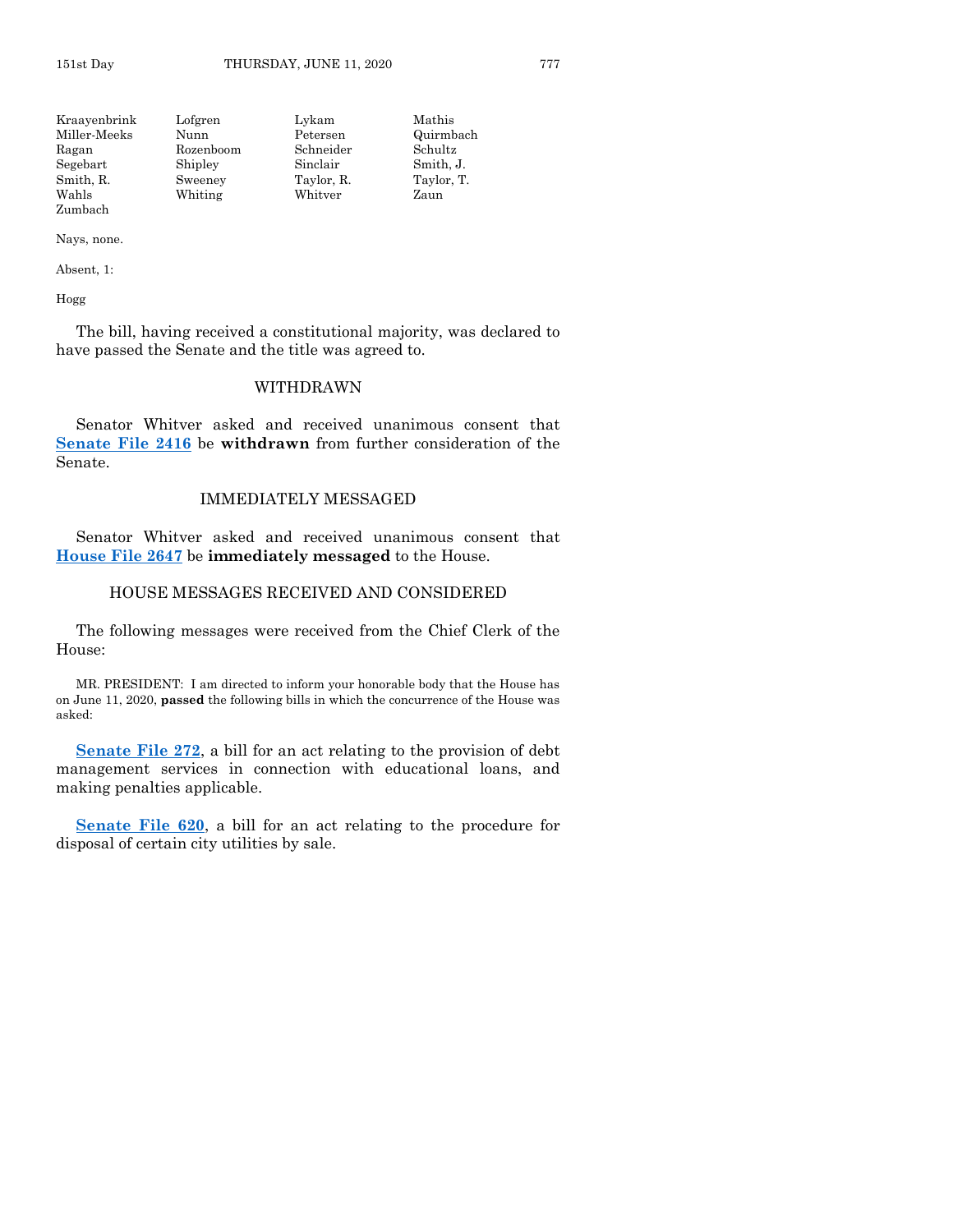**[Senate File 2398](https://www.legis.iowa.gov/legislation/BillBook?ga=88&ba=SF2398)**, a bill for an act establishing a rural veterinarian loan repayment program for veterinary students and certain licensed veterinarians and a rural veterinary care trust fund, and making appropriations.

ALSO: That the House has on June 11, 2020, **amended and passed** the following bill in which the concurrence of the House was asked:

**[Senate File 2349](https://www.legis.iowa.gov/legislation/BillBook?ga=88&ba=SF2349)**, a bill for an act relating to the office of the chief information officer, including procurement preferences and a report detailing state information technology assets. (S–[5143\)](https://www.legis.iowa.gov/legislation/BillBook?ga=88&ba=S5143)

ALSO: That the House has on June 11, 2020, **insisted** on its amendment to **[House](https://www.legis.iowa.gov/legislation/BillBook?ga=88&ba=HF760)  [File 760](https://www.legis.iowa.gov/legislation/BillBook?ga=88&ba=HF760)**, a bill for an act relating to the exemption from the hotel and motel taxes for the renting of lodging after a certain number of consecutive days. The Conference Committee members on the part of the House are: the representative from Mahaska, Representative Hite, Chair; the representative from Dickinson, Representative Wills; the representative from Clinton, Representative Mommsen; the representative from Scott; Representative Kurth; and the representative from Clinton, Representative Wolfe.

## ADJOURNMENT

On motion of Senator Whitver, the Senate adjourned at 7:06 p.m. until 9:00 a.m., Friday, June 12, 2020.

## **APPENDIX**

## REPORTS OF COMMITTEE MEETINGS

#### **APPROPRIATIONS**

**Convened:** Thursday, June 11, 2020, 1:15 p.m.

**Recessed:** 1:20 p.m.

**Reconvened:** 2:00 p.m.

**Members Present:** Breitbach, Chair; Kraayenbrink, Vice Chair; Bolkcom, Ranking Member; Celsi, Costello, Dotzler, Garrett, Greene, Guth, Johnson, Koelker, Lofgren, Lykam, Mathis, Miller-Meeks, Ragan, Rozenboom, Shipley, Sinclair, T. Taylor, and Wahls.

**Members Absent:** None.

**Committee Business:** [SSB 3203](https://www.legis.iowa.gov/legislation/BillBook?ga=88&ba=SSB3203) an[d SSB 3204.](https://www.legis.iowa.gov/legislation/BillBook?ga=88&ba=SSB3204)

**Adjourned:** 3:00 p.m.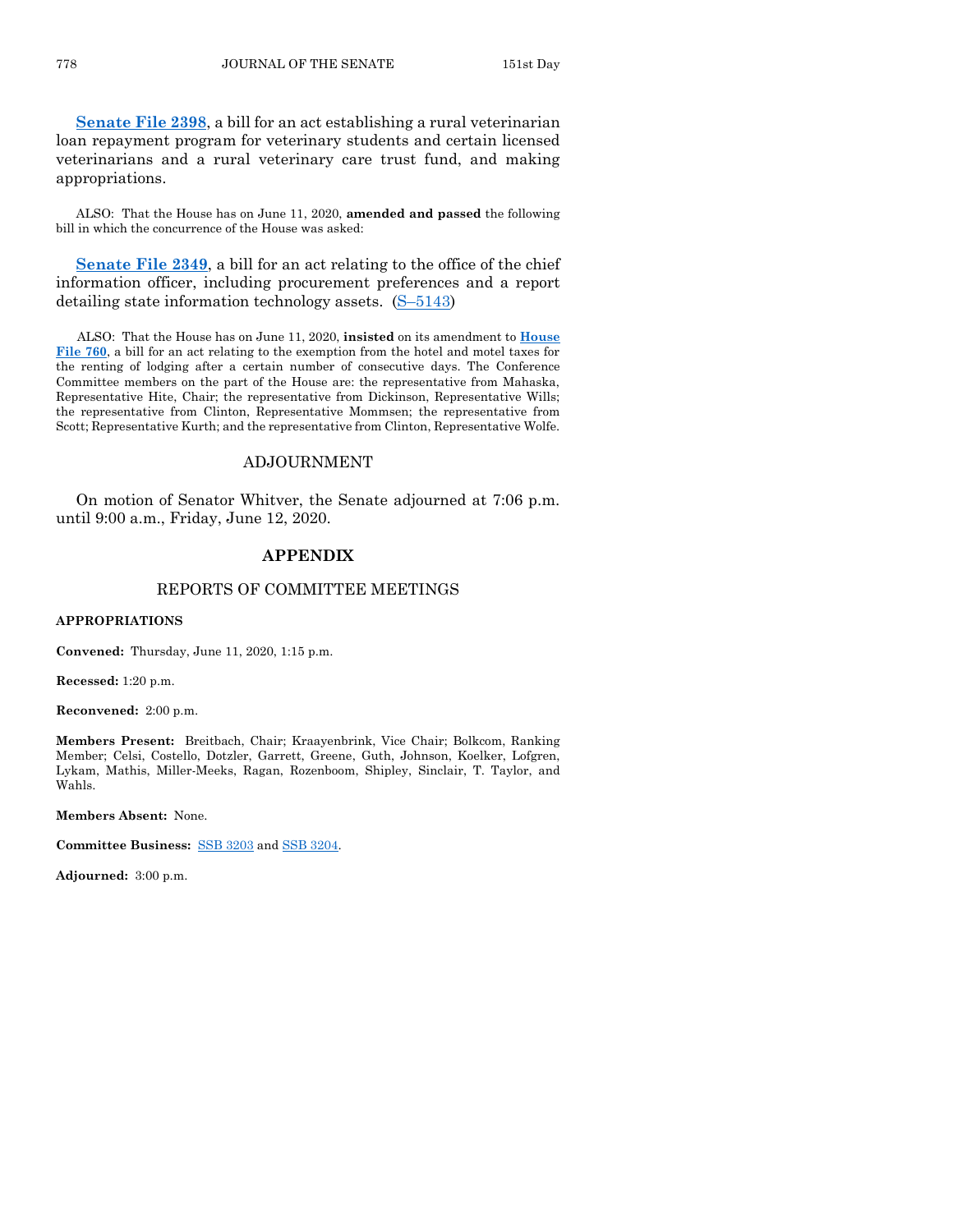#### **WAYS AND MEANS**

**Convened:** Thursday, June 11, 2020, 4:05 p.m.

**Recessed:** 4:20 p.m.

**Reconvened:** 5:10 p.m.

**Members Present:** Chapman, Chair; Dawson, Vice Chair; Jochum, Ranking Member; Behn, Bolkcom, Brown, Carlin, Dotzler, Edler, Feenstra, Giddens, Nunn, Quirmbach, Schultz, R. Smith, Sweeney, and Wahls.

**Members Absent:** None.

**Committee Business:** [SF 2393.](https://www.legis.iowa.gov/legislation/BillBook?ga=88&ba=SF2393)

**Adjourned:** 5:15 p.m.

#### INTRODUCTION OF BILLS

**[Senate File 2415](https://www.legis.iowa.gov/legislation/BillBook?ga=88&ba=SF2415)**, by committee on Appropriations, a bill for an act relating to transportation and other infrastructure-related appropriations to the department of transportation, including allocation and use of moneys from the road use tax fund and the primary road fund and other related provisions, and including effective date and retroactive applicability provisions.

Read first time under Rule 28 and **placed on Appropriations calendar**.

**[Senate File 2416](https://www.legis.iowa.gov/legislation/BillBook?ga=88&ba=SF2416)**, by Whitver and Petersen, a bill for an act relating to peace officers, including the certification, training, and prosecution of peace officers and the use of chokeholds by peace officers, and including effective date and retroactive applicability provisions.

Read first time under Rule 28 and **placed on calendar**.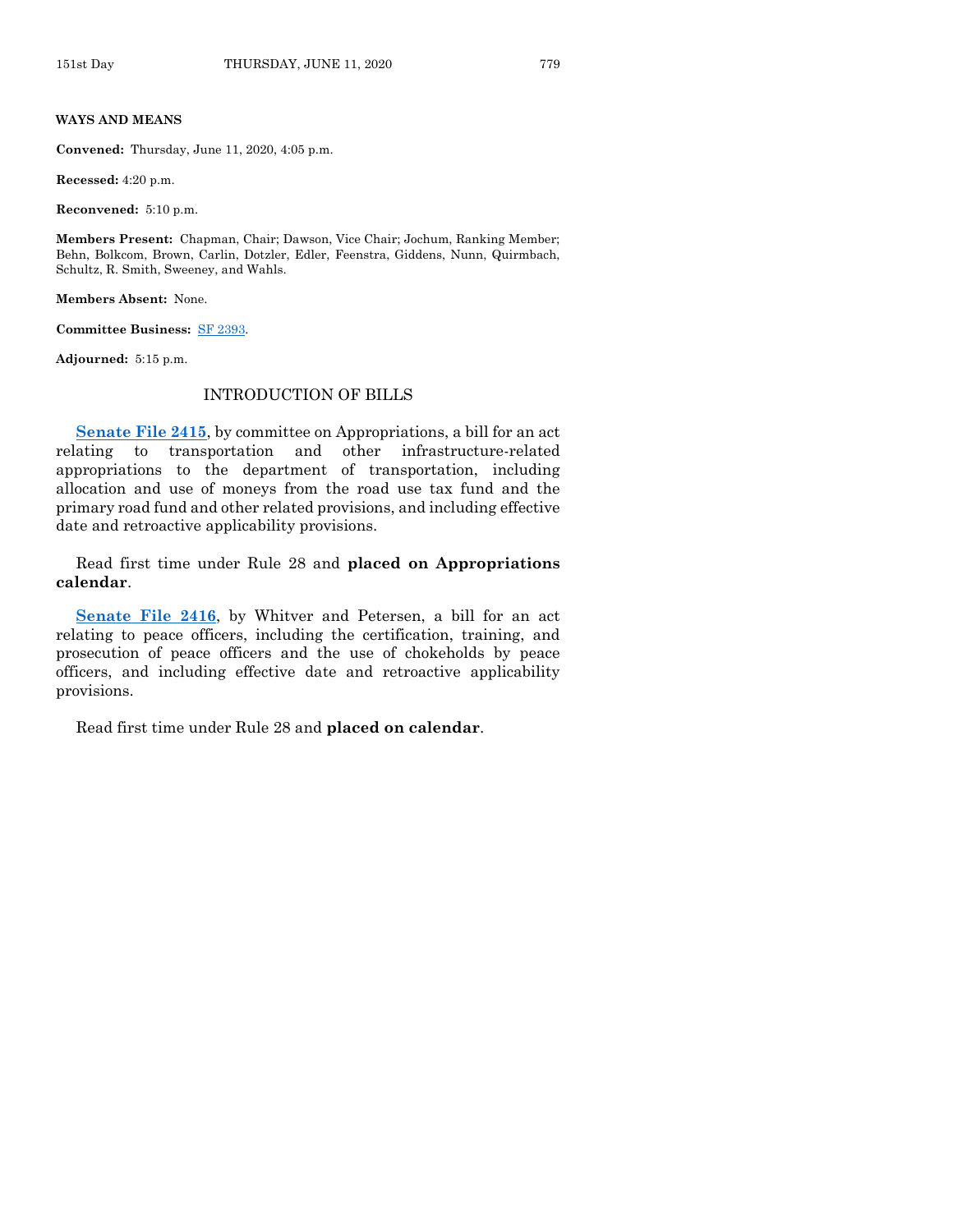**[Senate File 2417](https://www.legis.iowa.gov/legislation/BillBook?ga=88&ba=SF2417)**, by committee on Appropriations, a bill for an act relating to and making appropriations to state departments and agencies from the rebuild Iowa infrastructure fund and the technology reinvestment fund, and providing for related matters, and including effective date and retroactive applicability provisions.

Read first time under Rule 28 and **placed on Appropriations calendar**.

**[Senate File 2418](https://www.legis.iowa.gov/legislation/BillBook?ga=88&ba=SF2418)**, by committee on Ways and Means, a bill for an act relating to the granting of professional licenses, certificates, and registrations to persons licensed in other states, and including effective date provisions.

Read first time under Rule 28 and **placed on Ways and Means calendar**.

## FINAL COMMITTEE REPORTS OF BILL ACTION

#### **APPROPRIATIONS**

**Bill Title:** [SENATE FILE 2415](https://www.legis.iowa.gov/legislation/BillBook?ga=88&ba=SF2415) [\(SSB 3203\)](https://www.legis.iowa.gov/legislation/BillBook?ga=88&ba=SSB3203), a bill for an act relating to transportation and other infrastructure-related appropriations to the department of transportation, including allocation and use of moneys from the road use tax fund and the primary road fund and other related provisions, and including effective date and retroactive applicability provisions.

#### **Recommendation:** APPROVED COMMITTEE BILL.

**Final Vote:** Yeas, 21: Breitbach, Kraayenbrink, Bolkcom, Celsi, Costello, Dotzler, Garrett, Greene, Guth, Johnson, Koelker, Lofgren, Lykam, Mathis, Miller-Meeks, Ragan, Rozenboom, Shipley, Sinclair, T. Taylor, and Wahls. Nays, none. Absent, none.

**Fiscal Note:** NOT REQUIRED UNDER JOINT RULE 17.

#### **ALSO:**

**Bill Title: \***[SENATE FILE 2417](https://www.legis.iowa.gov/legislation/BillBook?ga=88&ba=SF2417) [\(SSB 3204\)](https://www.legis.iowa.gov/legislation/BillBook?ga=88&ba=SSB3204), a bill for an act relating to and making appropriations to state departments and agencies from the rebuild Iowa infrastructure fund and the technology reinvestment fund, and providing for related matters, and including effective date and retroactive applicability provisions.

#### **Recommendation:** APPROVED COMMITTEE BILL.

**Final Vote:** Yeas, 21: Breitbach, Kraayenbrink, Bolkcom, Celsi, Costello, Dotzler, Garrett, Greene, Guth, Johnson, Koelker, Lofgren, Lykam, Mathis, Miller-Meeks, Ragan, Rozenboom, Shipley, Sinclair, T. Taylor, and Wahls. Nays, none. Absent, none.